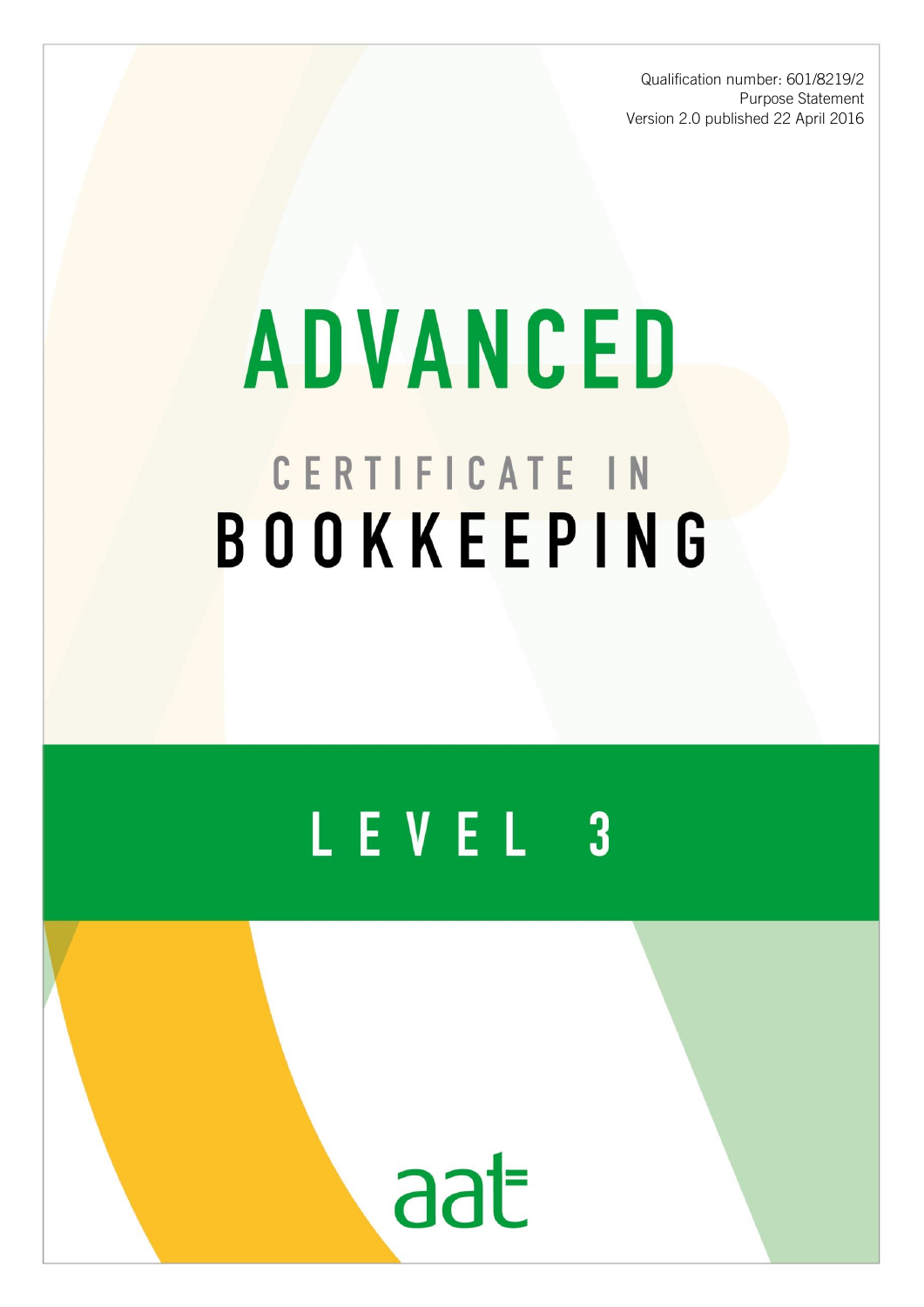### The AAT Advanced Certificate in Bookkeeping

#### **Who should choose to study this qualification?**

The AAT Advanced Certificate in Bookkeeping develops existing skills and knowledge to an advanced level for anyone wishing to pursue a career in bookkeeping.

The AAT Advanced Certificate in Bookkeeping offers progression for those who already have bookkeeping knowledge at Foundation level, either to gain employment in a bookkeeping role or to further study. This qualification is suitable for those who have completed the AAT Foundation Certificate in Bookkeeping and may help students already working in a bookkeeping role to progress by offering them formal recognition of their skills. The AAT Advanced Certificate in Bookkeeping is open to those who are working and those who are not currently in employment.

AAT does not set any prerequisites for the study of the AAT Advanced Certificate in Bookkeeping. However, for the best chance of success, we recommend that students begin their studies with a good standard of English and maths. If students do have any other relevant school or college qualifications, a degree or some accounting experience, these may in certain circumstances entitle students to claim exemptions.

#### Why choose this qualification?

At Advanced level, AAT offers both the AAT Advanced Certificate in Bookkeeping and the AAT Advanced Diploma in Accounting.

Students may wish to choose the AAT Advanced Certificate in Bookkeeping to focus solely on developing their bookkeeping skills in order to progress quickly to employment or to focus on becoming a bookkeeper. Students may also wish to start with the AAT Advanced Certificate in Bookkeeping before progressing to complete the AAT Advanced Diploma in Accounting in order to gain a wider knowledge of accountancy.

This qualification will usually take around six months to complete, but this will depend on the study method and course timetable.

#### What does the qualification cover?

The purpose of the AAT Advanced Certificate in Bookkeeping is to ensure that students have the advanced bookkeeping skills necessary to work in a bookkeeping role or to progress to higher level accountancy. Students will gain the knowledge and skills needed to carry out advanced bookkeeping transactions and tasks in three mandatory units (210 guided learning hours).

The qualification is composed of three mandatory units, assessed in three end-of-unit assessments:

- Advanced Bookkeeping
- Final Accounts Preparation
- Indirect Tax.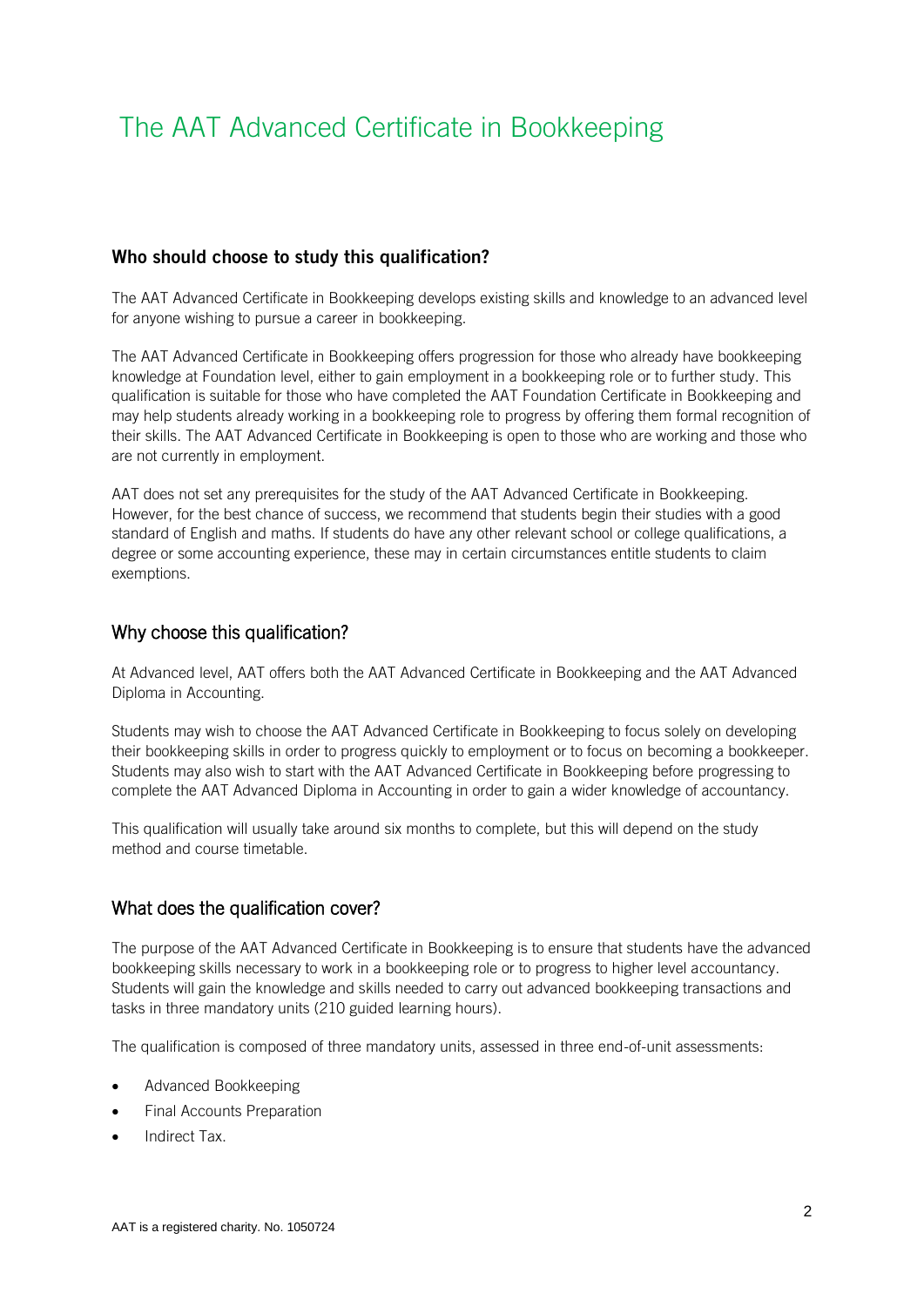A student completing this qualification will understand advanced bookkeeping principles and concepts, preparation of financial statements for sole traders and partnerships, and issues around indirect tax (VAT in the UK) in business. All of this will be learned in the context of the ethical issues that a bookkeeper may encounter in their professional life.

It is good practice for students to work with employers while studying. This could include work experience or placements, working on projects or exercises set or supervised by those working in the industry, or by attending masterclasses or guest lectures by people working in accounting.

Employers also contribute to the development of AAT qualifications. A student who passes an AAT assessment is passing a test of real workplace skills, set in a real workplace context and reviewed by practitioners and industry experts.

#### What will this qualification lead to?

The bookkeeping skills developed by studying this qualification will enable a student to seek employment with confidence and/or to progress to the next level of learning.

The skills developed in the AAT Advanced Certificate in Bookkeeping can lead to employment as:

- a professional bookkeeper
- a senior bookkeeper
- an accounts manager
- a ledger manager.

The AAT Advanced Certificate in Bookkeeping is not part of an apprenticeship.

#### How can this qualification lead to other AAT qualifications?

Students completing the AAT Advanced Certificate in Bookkeeping may wish to go on and complete the full AAT Advanced Diploma in Accounting. If students wish to continue studying and choose to complete one of the full AAT Accounting Qualifications, their Short Qualification achievement/s may be transferred to the larger qualifications.